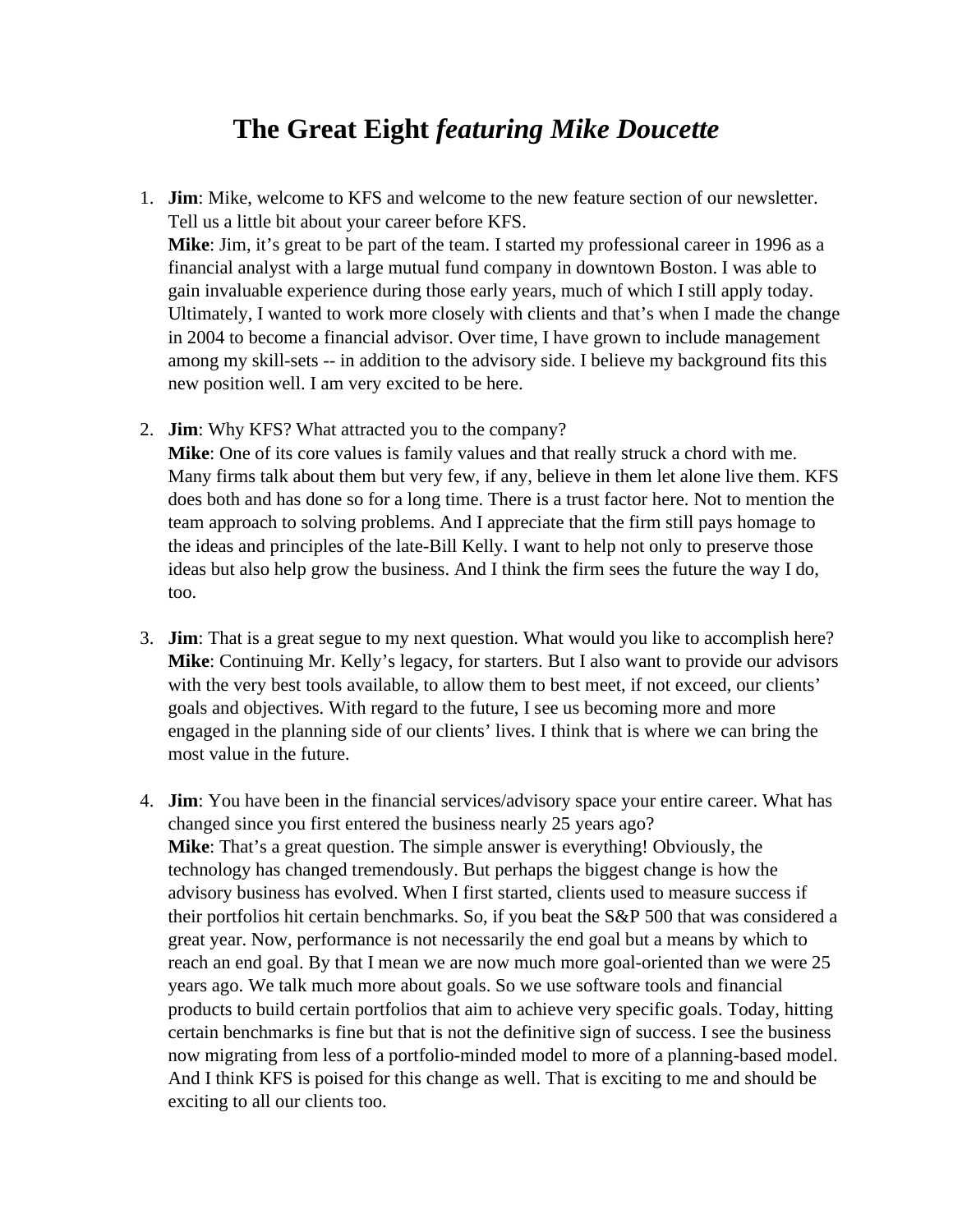- 5. **Jim**: What's been your experience like at KFS so far?
- **Mike**: Lot's of work and lot's of fun. I am really enjoying meeting some of the clients who have been with the firm for a decade and even longer. I look forward to meeting more and more clients over the next weeks and months. And I am also really enjoying meeting the prospective clients who have inquired working with us. It is all a testament to the firm building long-lasting relationships with people. And, of course, the team has been terrific. They have been welcoming and professional and have helped get me acclimated in short order.
- 6. **Jim**: Let's switch gears for the last couple of questions. We're sitting in your office. I see a lot of pictures of hockey players here. I don't see Orr, or Esposito or Bourque, but I see three young men in hockey gear so who are they and what's the story? **Mike**: Those are my three boys, all hockey players… all working to be the next Orr, Esposito and Bourque! Like a lot of sports today, you pretty much play year-round. They're teenagers now and have been skating since the age of four. We've spent countless hours at rinks throughout New England and have created lot's of great memories and have established lot's of friendships along the way. Many, many minicookouts in parking lots at city and municipal rinks. As a hockey family we tour New England quite a bit. It's a big-time commitment but it's also rewarding for all of us.
- 7. **Jim**: Wow. You are a busy man. Safe to say you don't have much leisure time. What hobbies or other interests do you have when not touring the great hockey monuments of New England?

**Mike**: I know this might sound a bit out there, but I honestly do enjoy working around the house, especially the yard. In fact, my family would say that I am a bit crazy when it comes to lawn care. Ever since I was a kid, I've always enjoyed mowing a wellmanicured lawn. [Shows Jim pictures of his yard] But during the winter you'll likely find me in the garage or basement working on some home improvement project. **Jim**: That is some yard! It belongs in a commercial. I'm calling you to get my lawn looking that good…

8. **Jim**: OK, here are the tough ones. Favorite: meal, movie, and music? **Mike**: Turkey dinner with all the trimmings. Shawshank Redemption. Yacht Rock… otherwise known as soft rock from the 70s and 80s, with that signature sound and production.

**Jim**: Thanks for your time, Mike. Its been fun and again, welcome aboard!